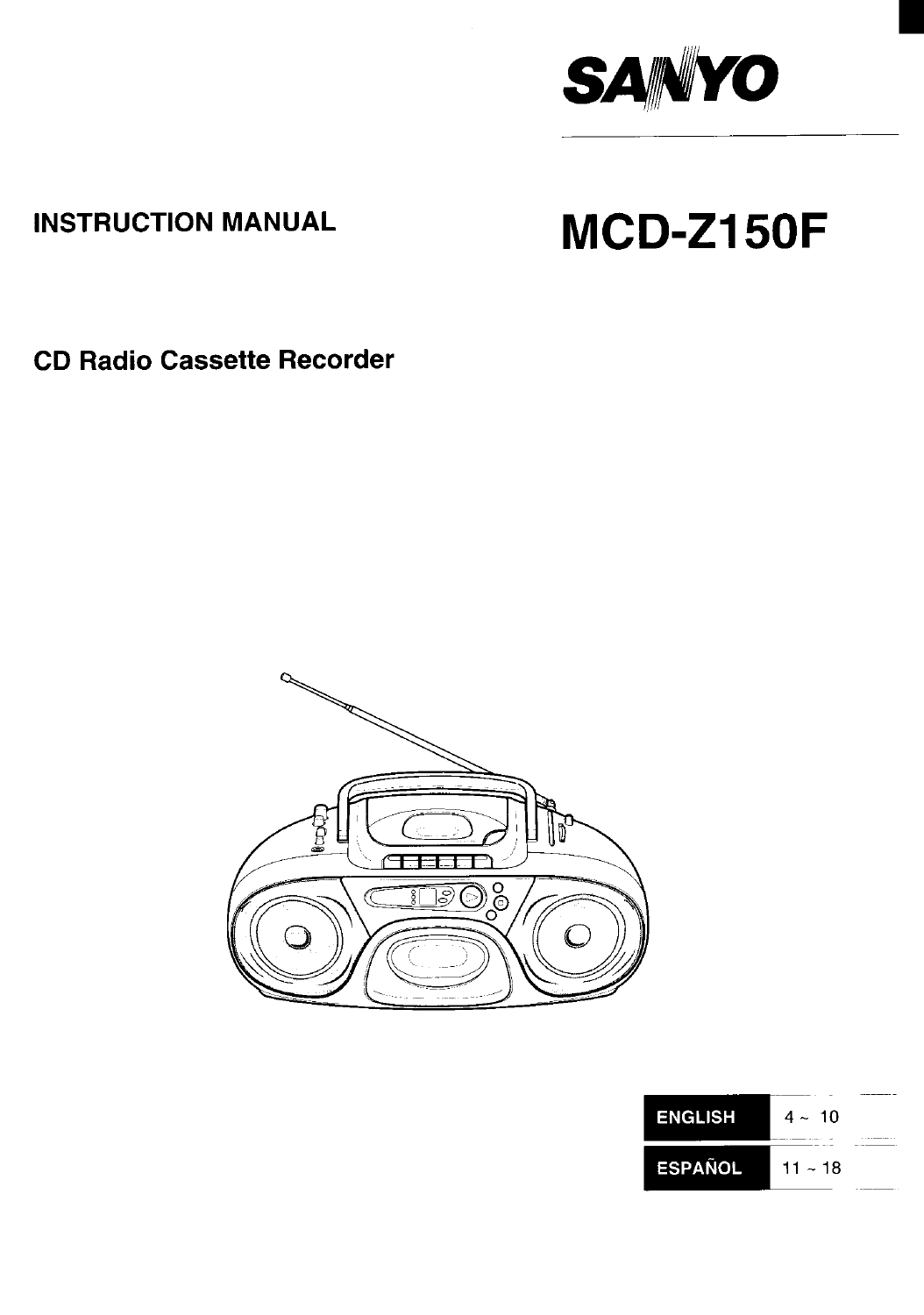# **CAUTION**

USE OF CONTROLS OR ADJUSTMENTS OR PERFORMANCE OF PROCEDURES OTHER THAN THOSE SPECIFIED IN THE OPERATING INSTRUCTIONS MAY RESULT IN HAZARDOUS **RADIATION EXPOSURE.** 

THE COMPACT DISC PLAYER SHOULD NOT BE ADJUSTED OR REPAIRED BY ANYONE **EXCEPT PROPERLY QUALIFIED PERSONNEL.** 

#### **PRECAUCIÓN**

EL USO DE CONTROLES O AJUSTES, O PROCEDIMIENTOS DE OPERACION DIFERENTES DE LOS ESPECIFICADOS EN ESTE DOCUMENTO RESULTARAN EN EXPOSICION PELIGROSA A LA RADIACION.

ESTA UNIDAD NO DEBERA SER AJUSTADA O REPARADA POR OTRO QUE NO SEA EL PERSONAL DE SERVICIO DEBIDAMENTE CALIFICADO.



The rating label is located on the bottom of the unit.

La etiqueta de capacidad nominal se encuentra ubicada en la parte inferior de la unidad. ÷,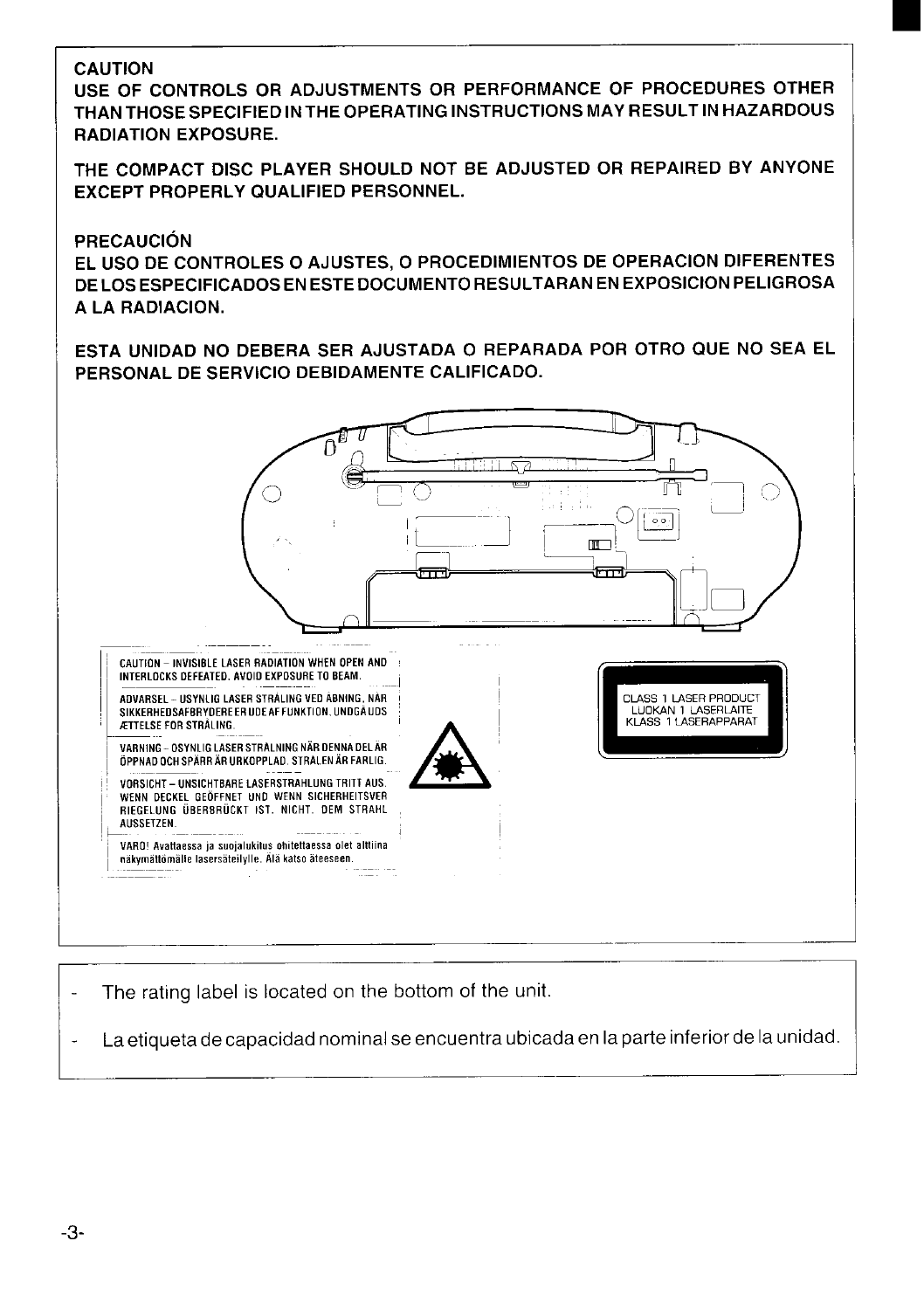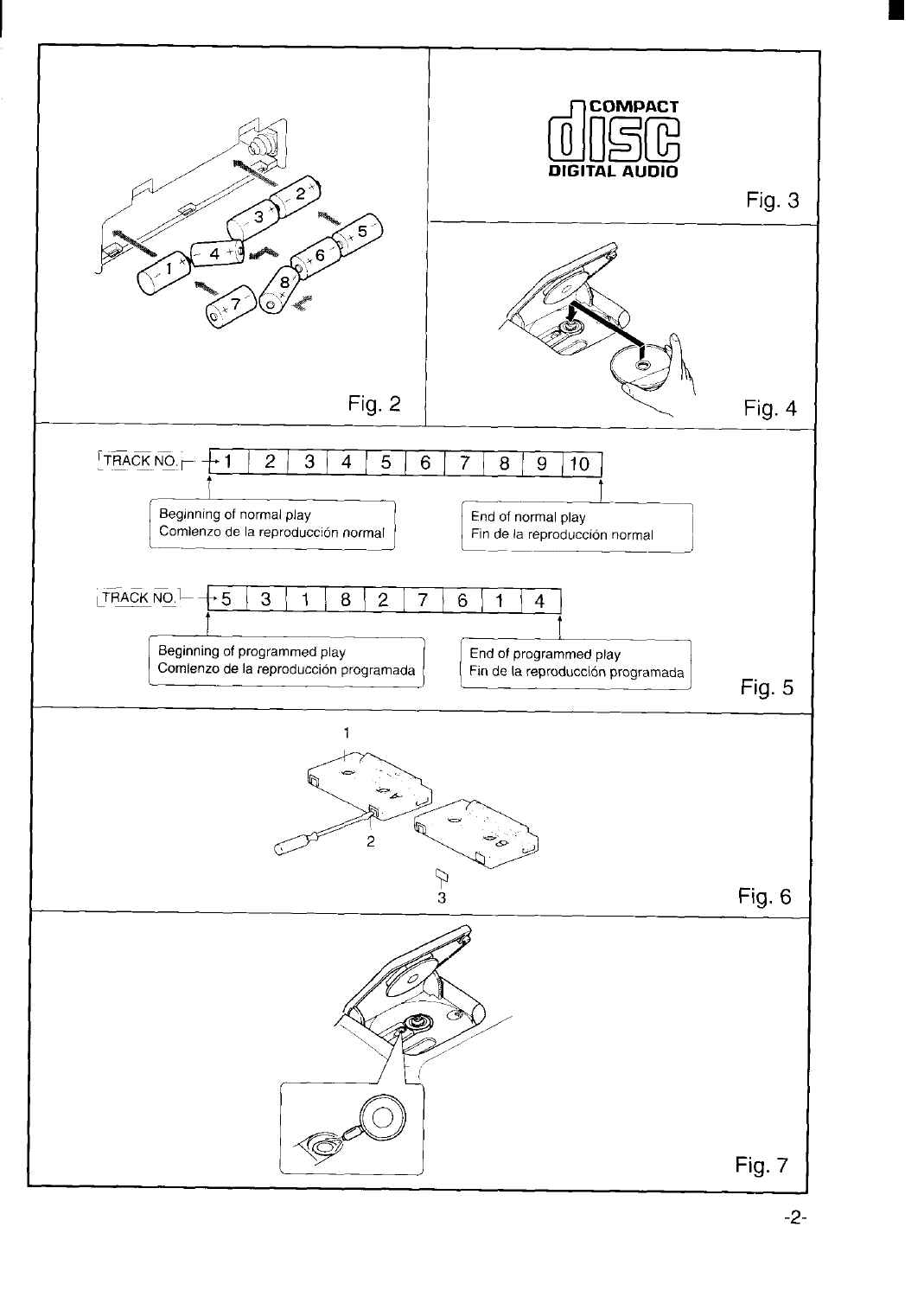# **POWER SUPPLY**

## AC power operation

Connect one end of the mains lead to [AC INPUT] socket and the other end to an AC outlet. NOTES:

- When the mains lead is connected to the unit, the installed batteries will be automatically disconnected.
- The FUNCTION switch is mounted on the secondary side. The unit is not disconnected from mains, even switched off.

#### Battery power operation

- 1. Open the battery compartment lid by pushing down on the tabs.
- 2. Install 8 "C" size batteries (not supplied), Refer to the polarity diagram on the back of the unit. Match the (+) and (-) marks on the diagram to the (+) and (-) marks on the batteries. (Fig. 2)
- 3. Replace the lid.

## CAUTION

WHEN INSTALLING BATTERIES

To prevent battery electrolyte leakage, which may result in injury and damage to the unit or other objects, observe the following precautions:

- 1. All batteries must be installed with the proper polarity (see diagram on the back of the unit).
- 2. Do not mix new with old or used batteries.
- 3. Only use batteries of the same type and brand.
- 4, Remove the batteries when they are not to be used for a long period time.

# **BEFORE OPERATION**

#### Stereo headphones socket

Insert the miniplug from a pair of headphones (not supplied) into the [PHONES] socket. When the headphones are plugged in, speakers are automatically disconnected.

## Bass expander switch (BASSXPANDER)

ON (Button in): Increases the bass output level. OFF (Button out): For normal bass output level.

# **RADIO OPERATION**

- 1, Set [FUNCTION] to RADIO.
- 2. Select the desired radio band with [BAND].
- 3. Tune in a desired station by turning [TUNING]. The unit will automatically switch to stereo when an FM stereo broadcast is received.
- 4. Adjust [VOLUME], [TONE] and [BASSXPANDER] as desired.

## Aerials

For FM reception, pull out the telescopic aerial and determine the direction, length and angle for optimum reception.

For AM reception, the aerial inside the unit is somewhat directional, rotate the unit to improve AM reception.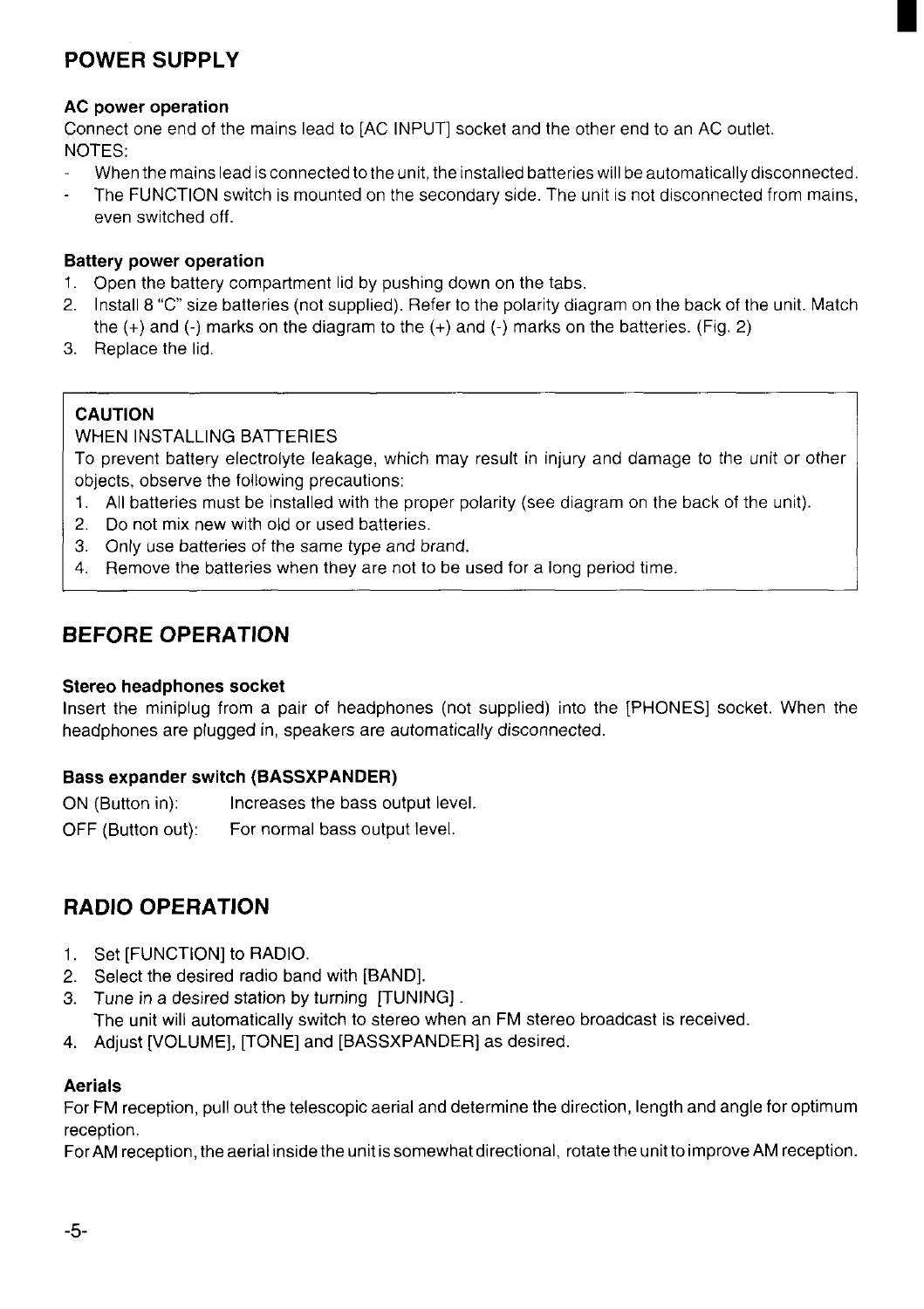# **FOR SAFE AND EFFICIENT OPERATION**

- Do not damage the mains lead.
- When not in use, disconnect the mains lead from the outlet. Grasp the plug, not the mains lead, when disconnecting the unit.
- If water should enter the unit, electrical shock or malfunction may result. Use in an area where there is low humidity and little dust.
- Do not disassemble or alter the unit in any way.
- Do not use the unit in areas where extremes in temperature occur (below 5°C or exceeding 35°C), or where it may be exposed to direct sunlight.
- Because of the CD player's extremely low noise and wide dynamic range, there is a tendency to set the volume on the amplifier higer than necessary. Doing so may produce an excessively high output from the amplifier which can cause damage to your speakers Please be careful in this regard,
- Sudden changes in the surrounding temperature can cause dew to form on the optical pickup lens inside the unit. Under this condition the unit may be unable to operate properly. If this should occur, remove the disc and allow the player to adjust to the surrounding temperature.
- This unit must be operated in a horizontal position.
- Do not install this equipment in a confined space, such as a book case or built in cabinet.
- The apparatus shall not be exposed to dripping or splashing.

# **CONTROLS (Fig. 1)**

- 1. Telescopic aerial
- 2. CD compartment lid
- 3. CD lid opening button [CD OPEN]
- 4. Tuning control [TUNING]
- 5. Band switch [BAND]
- 6. Skip/Search button [▶▶I SKIP/SEARCH]
- 7. Stop/Clear button [STOP/CLEAR]
- 8. Skip/Search button [SKIP/SEARCH  $\blacktriangleleft$  ]
- 9. Cassette compartment lid
- 10. Play/Pause button [PLAY/PAUSE]
- 11. CD repeat button [REPEAT]
- 12. CD memory button [MEMORY]
- 13. CD track display [CD TRACK NO.]
- 14. CD memory indicator [MEMORY]
- 15. CD repeat indicator [REPEAT]
- 16. CD play indicator [CD PLAY]
- 17. Record button [REC]
- 18. Play button [PLAY]
- 19. Rewind button [REW]
- 20. Fast forward button [FFWD]
- 21. Stop/Eject button [STOP/EJECT]
- 22. Pause button [PAUSE]
- 23. Stereo headphones socket [PHONES]
- 24. Bass expander switch [BASSXPANDER]
- 25. Function switch [FUNCTION]
- 26. Tone control [TONE]
- 27 Volume control [VOLUME]
- 28. AC input socket [AC INPUT]
- 29. Beat cancel switch [BEAT CANCEL]
- 30. Battery compartment lid

ENGL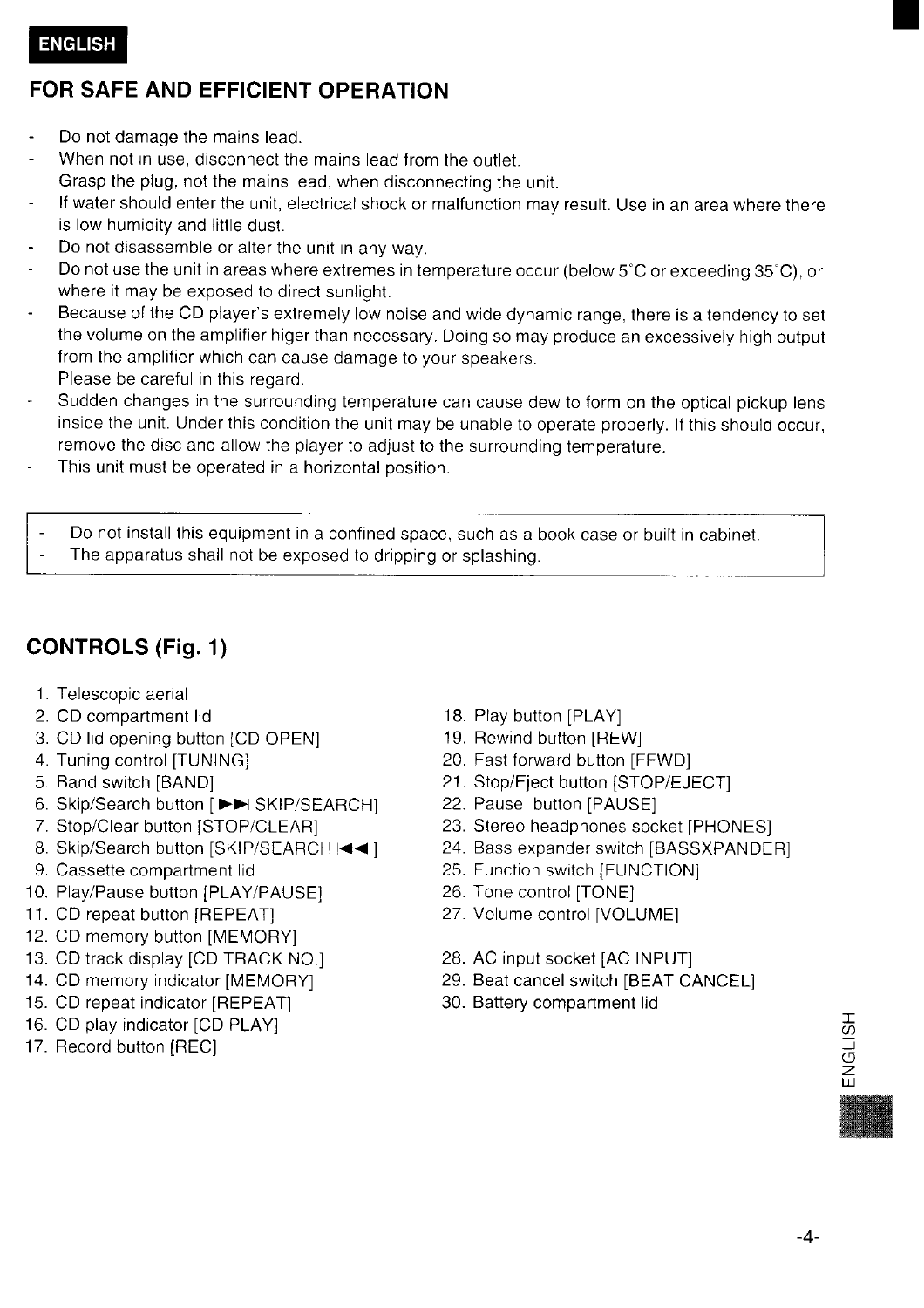# Track search

- 1. In the play mode, press and hold down [►►] SKIP/SEARCH I or ISKIP/SEARCH I< < 1 to lower the volume level and quickly advance or return to any part of the disc. The number will flash.
- 2. Release [ ►►I SKIP/SEARCH ] or [SKIP/SEARCH I<< ] to return the volume to normal level and resume play. The number will remain on.

NOTE:

If  $I^{\bullet}$  SKIP/SEARCHI is pressed during the pause mode, no sound will be heard, and the pause mode will continue when the button is released.

# Track skip

- 1. Press and release [▶▶I SKIP/SEARCH] or [SKIP/SEARCH I<</a> | repeatedly during play to quickly locate the beginning of a track.
- 2. [CD TRACK NO.] will show the number of the selected track. Play will continue from the beginning of the new track.

NOTE:

If [ ► SKIP/SEARCH ] or [SKIP/SEARCH I< < ] is pressed when the unit is in pause mode, when the button is released. the unit will remain in the pause mode.

# PROGRAMMED PLAY

With programmed play, up to 16 tracks on a disc can be memorized and played in any order. [CD TRACK NO.] will show the track number 1 -19.

In this example, tracks 1-8 on a 10-track disc are entered into the unit's program memory, for play in the order shown in Fig. 5.

Example program

- 1. Press [STOP/CLEAR].
- 2. Press [►►I SKIP/SEARCH ] repeatedly until [CD TRACK NO.] shows "5". The number will flash.
- 3. Press [MEMORY]. The number will remain on. [MEMORY] will light.
- 4. Press [SKIP/SEARCH I< < ] repeatedly until [CD TRACK NO.] shows "3". The number will flash.
- 5. Press [MEMORY]. The number will remain on.
- 6. Repeat steps 2-3 to memorize tracks 1, 8, 2, 7, 6, 1 and 4. NOTE:

A track number can be entered more than once.

- 7. Checking the program After the last track number has been entered, press [MEMORY] to view the memorized track numbers, in the order they were entered and last display will display "O".
- 8. Press [PLAY/PAUSE]. Programmed play will begin with the first programmed track.
- 9. When the last programmed track has finished playing, the CD player will stop, unless [REPEAT] has been pressed (see REPEAT PLAY).

NOTE:

If you want to add a program number, select the track number, and press [MEMORY]. It is not possible to change a programmed entry, or to add an entry between the programmed selections.

# Ending programmed play

Press [STOP/CLEAR] twice (during programmed play), or once (during the stop mode), to clear the program memory.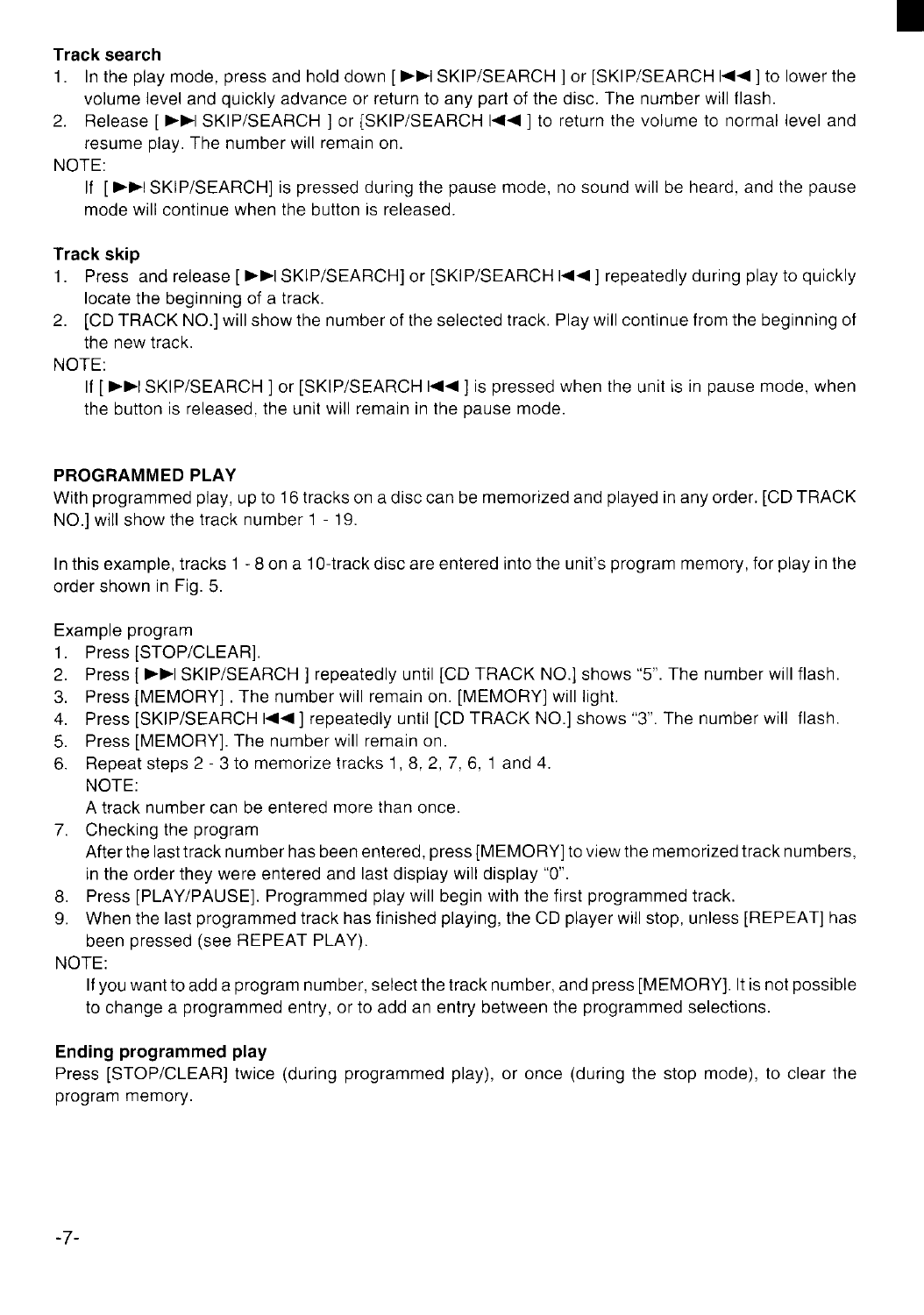# **COMPACT DISC OPERATION**

Both 8 cm and 12 cm discs can be played in this unit. NOTE:

Place only one disc at a time in the CD compartment.

- Only disc bearing the logo in Fig, 3 can be played in this unit.

# Handling compact discs

- Always place the compact disc in the CD compartment with the label facing upward. Compact discs can be played on only one side.
- Fingerprints and dust should be carefully wiped off the disc's signal surface (opposite the labeled side) with a soft cloth. Gently wipe in a straight motion from the inside to the outside of the disc.
- **Discsshould**be returned to their cases after used to avoid serious scratches that could cause the player to skip.
- Do not expose a disc to direct sunlight, high humidity, or high temperatures for extended periods of time to prevent warping the disc.
- Do not stick paper or write anything with a ballpoint pen on a disc.
- Do not use cleaners or antistatic sprays on discs, like those used for phonograph records.  $\mathbf{r}$

# LOADING A DISC

- 1, Set [FUNCTION] to CD.
	- '(- " lights.
- 2. Press [CD OPEN]. The lid will open.
- 3. Place a disc carefully on the turntable in the CD compartment, with the label side facing up (Fig. 4).
- 4. Close the lid. [CD TRACK NO.] will show the total number (max. 19) of tracks on disc,

# NOTES:

- If a disc is loaded upside down, or if no disc is loaded, the CD player will not operate.
- Opening the CD compartment lid while a CD is played could scratch the disc. Always press [STOP/ CLEAR] and wait for the disc to stop rotating before opening the CD compartment lid.

# NORMAL PLAY

1. Press [PLAY/PAUSE]. Play will begin with track number 1, [CD TRACK NO.] will show the track number.

NOTE:

- To start play from a designated track, press [ $\blacktriangleright$  SKIP/SEARCH] until the desired track number is indicated and track number will flash. Then press [PLAY/PAUSE]. Play will start from the selected track.
- 2. Adjust [VOLUME], [TONE] and [BASSXPANDER] as desired,
- 3. Press [STOP/CLEAR] to stop play at any time. When the last track has played, the player will automatically stop.

## Pause

1. Press [PLAY/PAUSE] during play.

Play will temporarily stop, [CD PLAY] will flash.

2. Press [PLAY/PAUSE] again to resume play, The [CD PLAY] will remain on,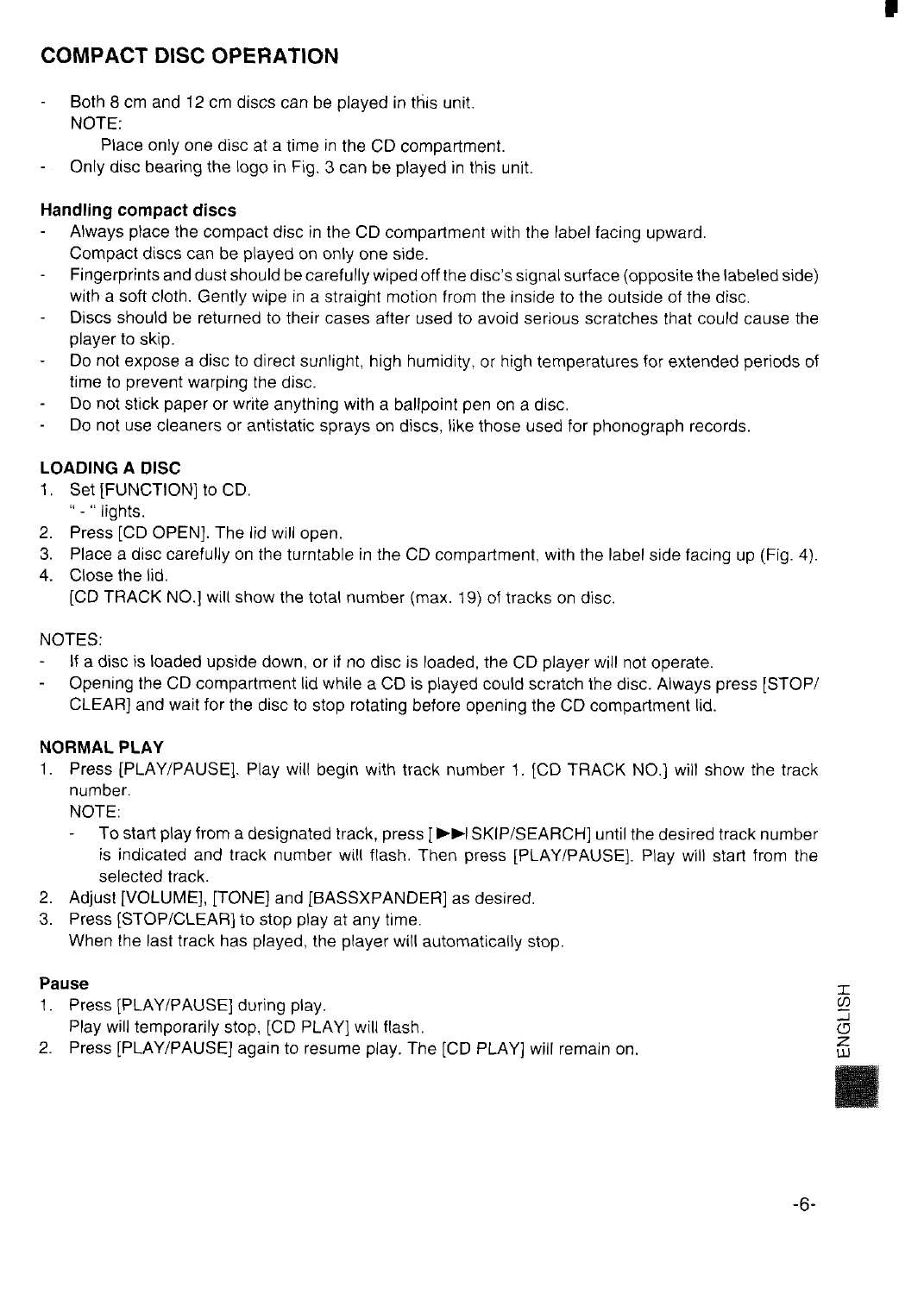# PLAYBACK

- 1. Set [FUNCTION] to TAPE.
- 2. Press [STOP/EJECT] and insert a prerecorded cassette into the cassette compartment with the tape side facing up.
- 3. Press [PLAY].
- 4. Adjust [VOLUME], [TONE] and [BASSXPANDER] as desired.
- 5. Press [STOP/EJECT] to stop playback at any time. When the end of the tape has been reached, [PLAY] will release automatically.

## **RECORDING**

## **WARNING**

UNAUTHORIZED RECORDING OF COPY-RIGHTED MATERIAL MAY VIOLATE APPLICABLE COPYRIGHT LAWS. SANYO ASSUMES NO RESPONSIBILITY FOR THE UNAUTHORIZED DUPLICATION, USE OR OTHER ACTS WHICH INFRINGE UPON THE RIGHTS OF COPYRIGHT OWNERS.

## Automatic Level Control (ALC) recording

The ALC circuit adjusts the recording input level automatically. No adjustment are required.

#### Preparation

Press [STOP/EJECT] and insert a cassette into the cassette compartment with the tape side facing up.

## A) Recording from the built-in radi

- 1, Tune in a program as described in the "RADIO OPERATION" section.
- 2. Press [PAUSE].
- 3, Press [REC], [PLAY] will lock down at the same time.
- 4. During recording, the sound can be monitored through the speakers. [VOLUME], [TONE] and [BASSXPANDER] will not affect the recording. Adjust them as desired.
- 5. Press [PAUSE].
- 6. Press [STOP/EJECT] to stop recording at any time.

## Beat cancel switch (BEAT CANCEL)

When recording a radio program, an irritating "whistling" sound may sometimes be heard. If this occurs, select position 1, 2 or 3. Leave the switch in the position that gives the best results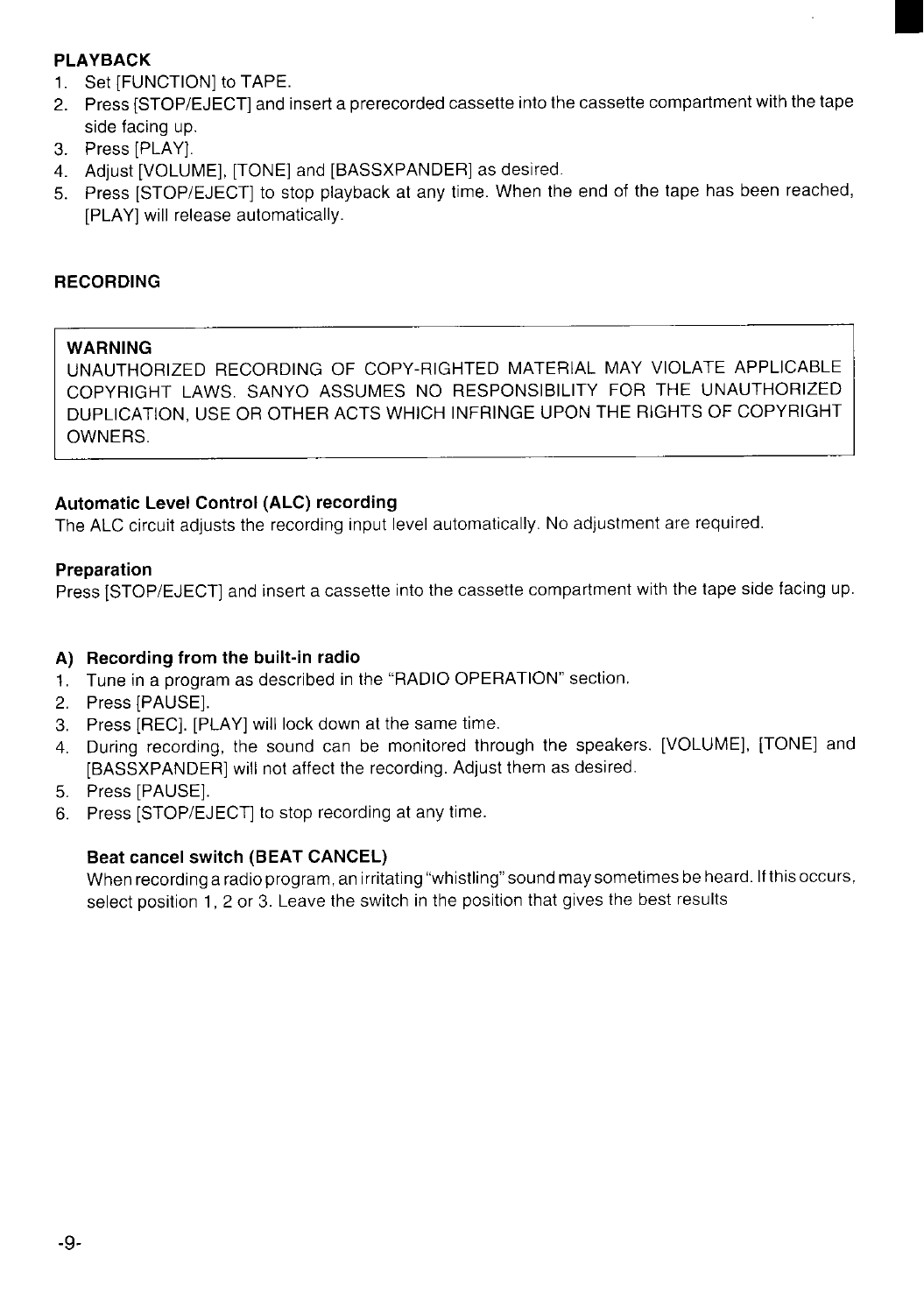# Synchronous recording (CD-TAPE SYNCHRONOUS DUBBING)

This recording system starts disc play and cassette recording at the same time.

## Recording from Track No. 1

- 1. Set [FUNCTION] to CD.
- 2. Load a disc into the CD player.
- 3. Press [REC]. Recording will start at the beginning of track number 1.
- 4. Press ISTOP/EJECTI to stop recording at any time.

When the disc play finishes, the disc will automatically stop, but [REC] does not pop up and the tape running not stop, press [STOP/EJECT], otherwise the tape is ereased.

#### Recording programmed tracks

- 1. Program the unit as described in the "PROGRAMMED PLAY" section.
- 2. Press [REC]. Recording will start from the programmed track.

## Recording from playing track

When you want to record music as you listen, press [REC]. Recording starts automatically from the beginning of the track.

# **MAINTENANCE**

#### **Cleaning the unit**

Do not use volatile chemicals on this unit (insecticides, etc.). Clean by lightly wiping with a soft cloth.

#### **Cleaning the tape heads**

**When dust orreddish-brown** oxide builds upon the tape deck heads, pinch roller and capstan, the following problems may result:

Poor sound quality during playback

Distorted, poor quality recordings

Erratic tape speed during recording or playback

To ensure playback and recording with good-quality sound, use a cleaning tape (available from your local audio dealer) to clean the head block of the deck after about every 10 hours of use.

## **Cleaning the CD player lens (Fig.** 7)

If dust is on the lens, blow the dust away by using a blower. (Please consult your dealer.) The lens should never be touched. However, if a finger-print does get the lens, wipe it gently by using a cotton swab moistened with isopropyl alcohol. (Please consult your dealer)

# CAUTION:

Do not apply excessive pressure; you might damage the lens.

Apply alcohol sparingly. Only a small amount is needed. Use of too much alcohol may cause some to enter the unit, which may cause damage.

![](_page_8_Picture_28.jpeg)